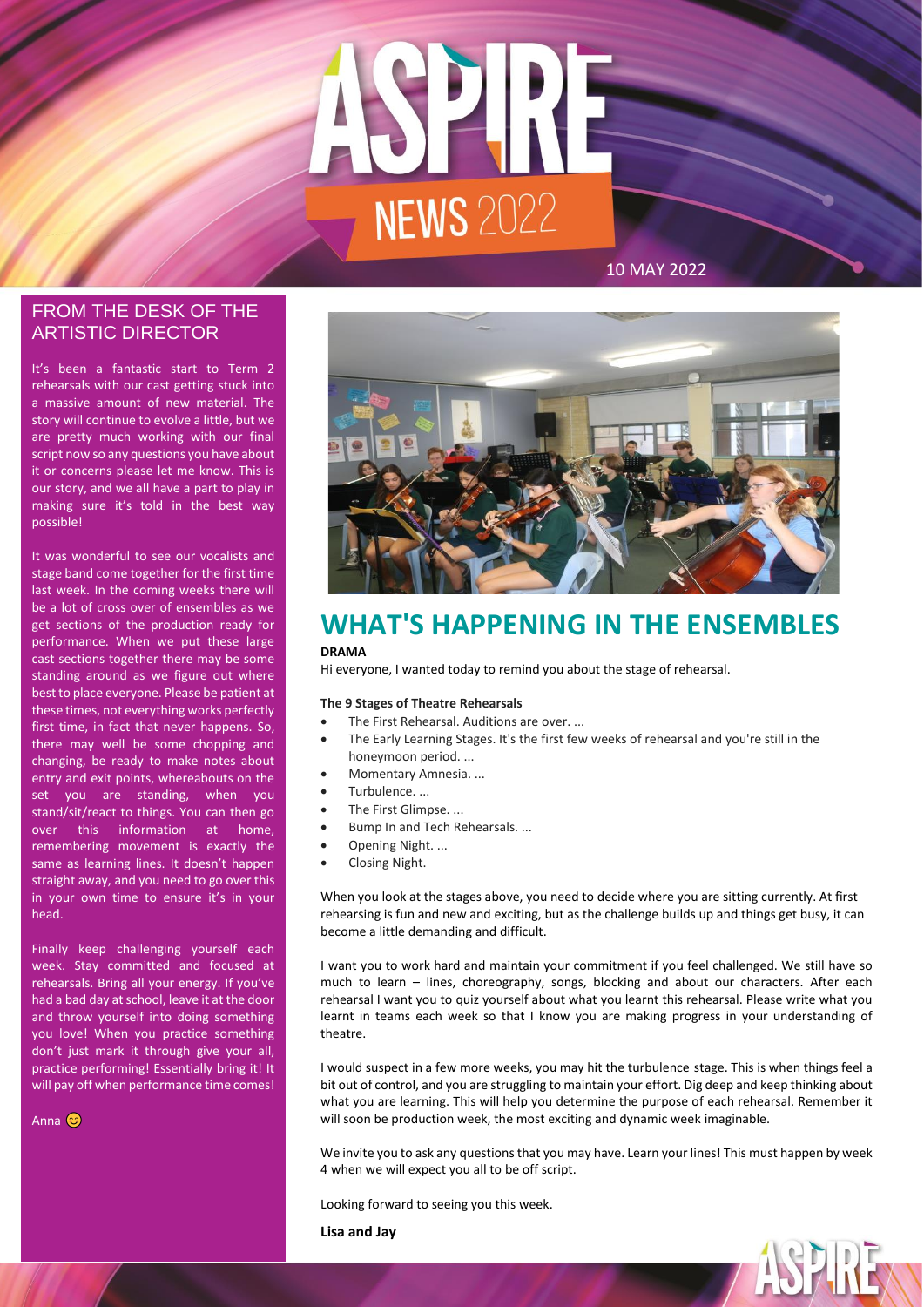#### **DANCE**

Hi Dancers Not much to report this week but PLEASE PRACTICE! There is a whole lot more acting and singing coming into play from here on in so knowing your chore inside and out is vital!

#### **Lauren and Montana**

#### **MUSIC**

The Instrumental Ensemble have been working on lots of different songs this term. There is a lot of repertoire in this year's show, a few songs still to be started. The focus for the next couple of weeks will be refining and practising the repertoire received so far, aiming for a high-performance standard. The rhythm section have been focusing on their sound, ensuring their parts and overall sound blend well. Last week the band was joined by the vocalists for the first time. The music sounds amazing!

Please ensure you practise your music, playing along with the backing tracks that are available on our MSTeams site.

#### **Jess and Chris**

#### **VOCAL**

How exciting is it to see the show starting to come together?

Singing with the band and learning movement is challenging for us in the Vocal Ensemble, but it is a crucial part of the show. We all need to keep learning and extending ourselves as we get closer to production week.

Please continue to check in with our **TEAMS** channel and keep practising your lyrics, movements, dances as we embark on a rather challenging term of rehearsals.

Just a few things that we think describe the **VOCAL ENSEMBLE** ...

**T:** Talented **H:** Hard-working **E:** Energetic

**C:** Creative **O:** Outstanding **S:** Super **T:** Tenacious

**O:** Obliging **F:** Fabulous

**W:** Wonderful **I:** Imaginative **S:** Sensational **H:** Happy **E:** Excellent **S:** Strong

Stay safe and healthy!

#### **Jeanette and Lonnie**

PS: A massive **CONGRATULATIONS to Macy** on wining her section of the ASPIRE Song Competition last week ... go Macy!

# EXCITING AND IMPORTANT DATES/NEWS

*PLEASE NOTE THESE DATES ARE SUBJECT TO CHANGE*

#### *SCHOOL HOLIDAY REHEARSALS*

*Tuesday 12 July 2022 from 9.30 am – 4.00 pm as St Pius X High School, Adamstown*

*Wednesday 13 July 2022 from 9.30 am – 4.00 pm at St Pius X High School, Adamstown*

*Thursday 14 July 2022 from 9.30 am – 4.00 pm at St Pius X High School, Adamstown*

*Friday 15 July 2022 from 9.30 am – 4.00 pm at St Pius X High School, Adamstown*

#### *WEEKEND REHEARSALS*

*Sunday 17 July 2022 from 9.30 am – 4.00 pm St Pius X High School, Adamstown*

*Sunday 24 July 2022 from 8.30 am – 5.00 pm TBA*

## *BUMP IN/BUMP OUT (DESIGN AND PRODUCTION ENSMBLES ONLY)*

*Saturday 23 July 2022 at Civic Theatre Newcastle*

*Sunday 24 July 2022 at Civic Theatre Newcastle*

#### *PRODUCTION WEEK*

*Monday 25 July 2022 Technical Run 8.30 am – 5.00 pm at Civic Theatre, Newcastle*

*Tuesday 26 July 2022 Dress Rehearsal 8.30 am – 5.00 pm at Civic Theatre, Newcastle*

*Wednesday 27 July 2022 First Performance Call Time 9.30 am at Civic Theatre, Newcastle*

*Thursday 28 July 2022 Second Performance Call Time 9.30 am at Civic Theatre, Newcastle*

*Friday 29 July 2022 Third Performance Call Time 9.30 am at Civic Theatre, Newcastle*

*Friday 29 July 2022 Fourth Performance Call Time 5.30 pm at Civic Theatre, Newcastle*

*Saturday 30 July 2022 Final Performance Call Time 5.30 pm at Civic Theatre, Newcastle*